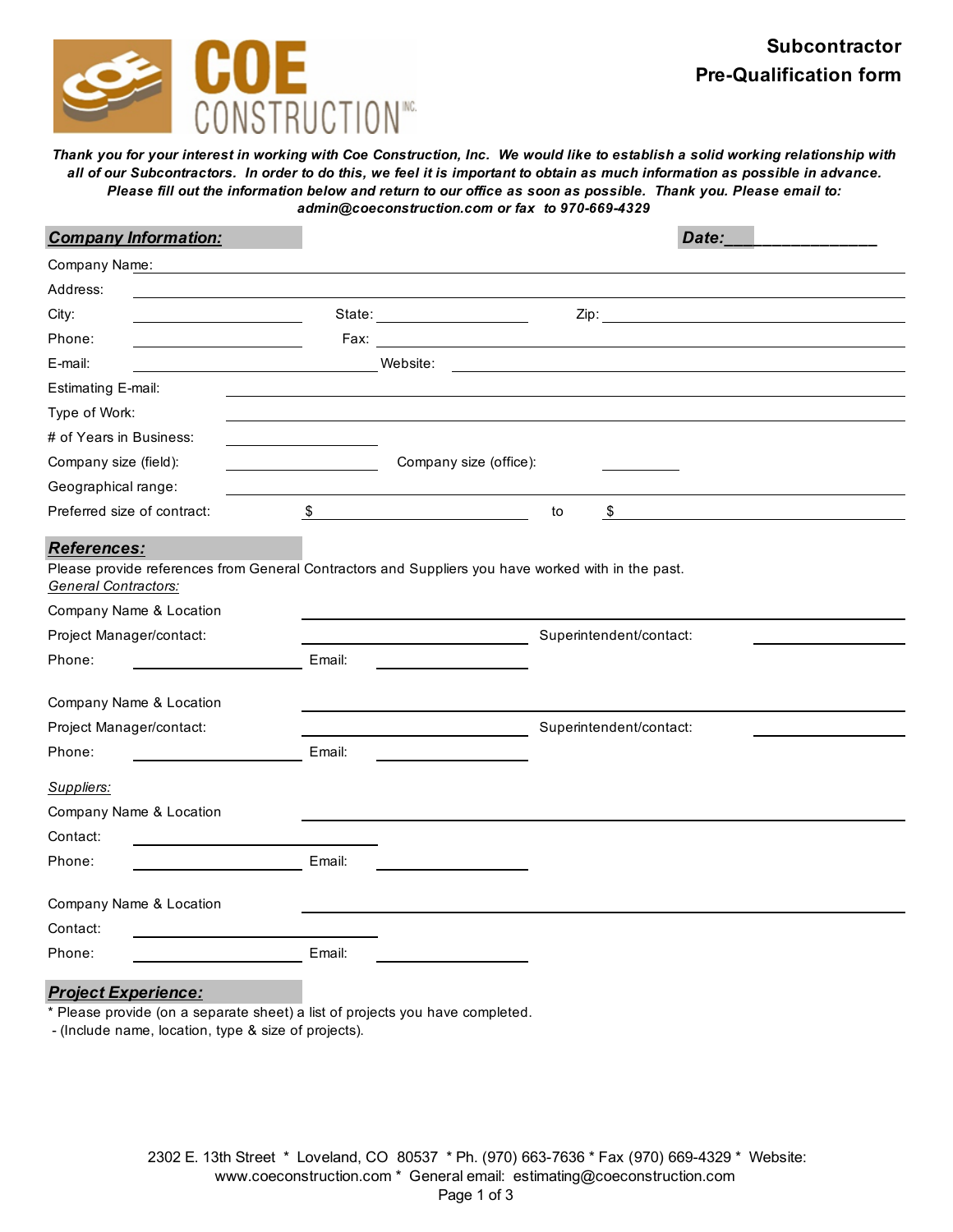

| <b>Financials:</b>                            |                                                                                              |
|-----------------------------------------------|----------------------------------------------------------------------------------------------|
| Primary Bank:                                 |                                                                                              |
| Name of Institution                           |                                                                                              |
| Address:                                      |                                                                                              |
| Contact:                                      |                                                                                              |
| Phone:                                        | Fax:                                                                                         |
| Current year data:                            |                                                                                              |
|                                               |                                                                                              |
|                                               |                                                                                              |
|                                               |                                                                                              |
| <b>Surety and Bonding:</b>                    |                                                                                              |
| <b>Surety Company</b>                         |                                                                                              |
| Address:                                      |                                                                                              |
| Broker/Agent                                  |                                                                                              |
| Phone:                                        | <u>Exercise Eax:</u>                                                                         |
| Bond Rate per Thousand                        |                                                                                              |
|                                               |                                                                                              |
| Safety:                                       |                                                                                              |
| Year:<br>EMR:                                 | List your Company's interstate Experience Modification Rate for the three most recent years: |
| 20                                            |                                                                                              |
| $20$ <sub>__</sub>                            |                                                                                              |
| $20$ <sub>---</sub>                           |                                                                                              |
| Do you hold craft "tool box" safety meetings? |                                                                                              |
| Yes_______ No________ How often?              |                                                                                              |
|                                               |                                                                                              |
| Do you conduct project safety inspections?    |                                                                                              |
| Yes_______ No_________ How often?             |                                                                                              |
| Insurances:                                   |                                                                                              |

Does your company meet the below requirements for insurance coverage?

Yes No If yes, please provide copies of applicable insurance certificates